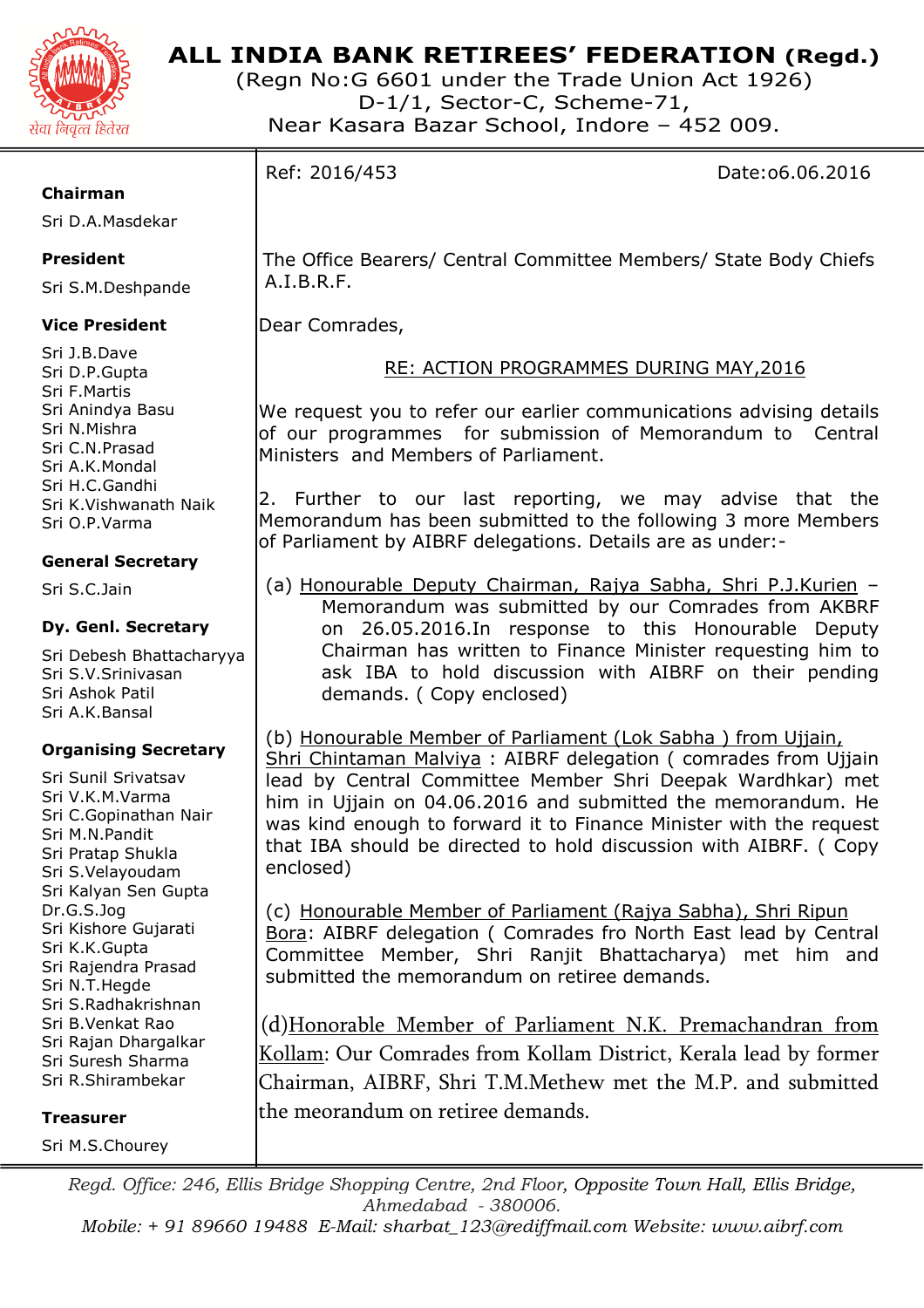(Regn No:G 6601 under the Trade Union Act 1926) D-1/1, Sector-C, Scheme-71, Near Kasara Bazar School, Indore – 452 009.

#### **Chairman**

Sri D.A.Masdekar

#### **President**

Sri S.M.Deshpande

#### **Vice President**

Sri J.B.Dave Sri D.P.Gupta Sri F.Martis Sri Anindya Basu Sri N.Mishra Sri C.N.Prasad Sri A.K.Mondal Sri H.C.Gandhi Sri K.Vishwanath Naik Sri O.P.Varma

#### **General Secretary**

Sri S.C.Jain

#### **Dy. Genl. Secretary**

Sri Debesh Bhattacharyya Sri S.V.Srinivasan Sri Ashok Patil Sri A.K.Bansal

#### **Organising Secretary**

Sri Sunil Srivatsav Sri V.K.M.Varma Sri C.Gopinathan Nair Sri M.N.Pandit Sri Pratap Shukla Sri S.Velayoudam Sri Kalyan Sen Gupta Dr.G.S.Jog Sri Kishore Gujarati Sri K.K.Gupta Sri Rajendra Prasad Sri N.T.Hegde Sri S.Radhakrishnan Sri B.Venkat Rao Sri Rajan Dhargalkar Sri Suresh Sharma Sri R.Shirambekar

 (e)Honourable Member of Parliament from Malkajgiri, Telgana, Shri Malla Reddy: Our comrades from Hyderabad lead by Organising Secretary Shri Rajendra Prasad met the M.P. on 31.05.2016 and submitted the memorandum on retiree demands.

 3.. We are happy to inform you that our action programme to submit Memorandum to Central Ministers and M.Ps has gone extremely well and has been able to create awareness on bank retiree issues among the political class in big way. Our delegations have been assured by the Central Ministers and M.Ps to actively follow up our issues in the Parliament and with the concerned authorities for solution. We convey our thanks to all our comrades

at all levels for taking steps to make this programme very successful. We are confident that this action programme will help in taking our demands forward for early solution.

## **ACTION PROGRAMME NO 02**

#### SUBMISSION OF ON LINE REPRESENTATION TO PRIME MINISTER.

Another Action Programme which was carried out during the month of May 2016 by the membership very successfully is submission of On Line Representation to the Prime Minister of India drawing his attention.

On the basis of reports received from our state bodies/ affiliates , state wise details of representations sent to PM by the membership are as under

|     | <b>STATE</b><br><b>SN</b> | <b>NO</b> | <b>STATE</b><br><b>SN</b> | <b>NO</b> |
|-----|---------------------------|-----------|---------------------------|-----------|
|     | TAMILNADU                 | 1550      | KERALA                    | 1550      |
| 3.  | A.P. & TEL.               | $3000+$   | <b>ORRISA</b><br>4.       | 500       |
| 5.  | <b>BIHAR</b>              | $250+$    | W.BENGAL<br>6.            | 1000      |
| 7.  | MAHARSHTRA 3500+          |           | <b>GUJARAT</b><br>8.      | 1500      |
| 9.  | M.P. & CHH.               | 1000      | U.P.<br>10.               | 700       |
| 11. | DELHI                     | 400       | 12. KARNATAKA             | 4000      |
| 13  | <b>NORTH EAST</b>         | 300       | PUN. & HAR.<br>14         | 800       |
|     |                           |           |                           |           |
|     |                           | TOTAL     | 19150                     |           |

#### **Treasurer**

Sri M.S.Chourey

The above numbers are provisional. Still we are getting information

*Regd. Office: 246, Ellis Bridge Shopping Centre, 2nd Floor, Opposite Town Hall, Ellis Bridge, Ahmedabad - 380006.*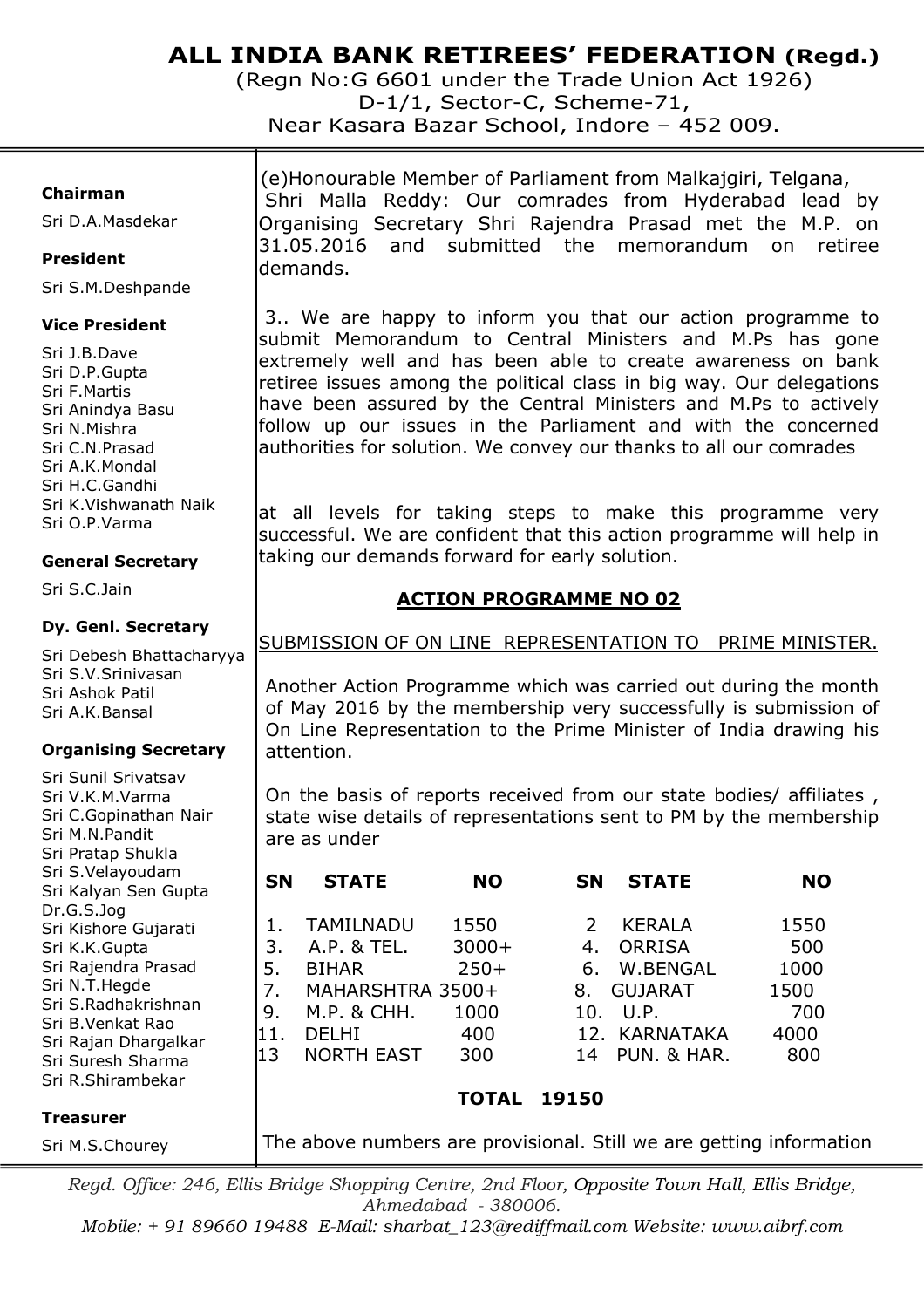(Regn No:G 6601 under the Trade Union Act 1926) D-1/1, Sector-C, Scheme-71,

Near Kasara Bazar School, Indore – 452 009.

#### **Chairman**

Sri D.A.Masdekar

#### **President**

Sri S.M.Deshpande

#### **Vice President**

Sri J.B.Dave Sri D.P.Gupta Sri F.Martis Sri Anindya Basu Sri N.Mishra Sri C.N.Prasad Sri A.K.Mondal Sri H.C.Gandhi Sri K.Vishwanath Naik Sri O.P.Varma

#### **General Secretary**

Sri S.C.Jain

#### **Dy. Genl. Secretary**

Sri Debesh Bhattacharyya Sri S.V.Srinivasan Sri Ashok Patil Sri A.K.Bansal

#### **Organising Secretary**

Sri Sunil Srivatsav Sri V.K.M.Varma Sri C.Gopinathan Nair Sri M.N.Pandit Sri Pratap Shukla Sri S.Velayoudam Sri Kalyan Sen Gupta Dr.G.S.Jog Sri Kishore Gujarati Sri K.K.Gupta Sri Rajendra Prasad Sri N.T.Hegde Sri S.Radhakrishnan Sri B.Venkat Rao Sri Rajan Dhargalkar Sri Suresh Sharma Sri R.Shirambekar

**Treasurer** 

Sri M.S.Chourey

 from different centres and the number is likely to cross 25000. We congratulate and thanks the office bearers, central committee members, affiliates and membership for responding to the organisational call wholeheartedly.

We understand that the representations are being processed by PMO and it is expected that responses will be sent to individual members. Some of the members have started getting reply from PMO. We request members/ affiliates to forward the responses to us to enable us to analyse them to decided future course of action on it. We are happy to note that it has created awareness in top most office of the country, PMO on bank retiree issues. This action programme will definitely help in taking our issue forward.

# **ACTION PROGRAMME NO 03 DEMAND DAY ON 25.05.2016**

It was decided to observe DEMAND DAY on 25.05.2016 in support of our demands to coincide with the date of signing of last wage settlement in the banking industry on year back wherein there was zero allocation for the bank retirees.

We are happy to note that this programme has gone very successfully in which thousands of bank retirees including members with age of 80+ and ladies participated with enthusiasm and commitment in all parts of the country.

On the basis of reports received from state bodies, Demand day was organised at the following centres:

|                   | ISN. STATE                                    | <b>CENTRES</b> | SN STATE                                            | <b>CENTRES</b> |
|-------------------|-----------------------------------------------|----------------|-----------------------------------------------------|----------------|
| 3.A.P.<br>5.BIHAR | 1. TAMILNADU<br>7. MAHARSHTRA                 | 8<br>6<br>10   | 2 KERALA<br>4. ORRISA<br>6. W. BENGAL<br>8. GUJARAT | 14             |
|                   | 9. M.P. & CHH.<br>11. DELHI<br>13. NORTH EAST | 3<br>3         | 10 U.P.<br>12. KARNATAKA<br>14. PUN, & HAR.         |                |

# **TOTAL 66 CENTRES**.

Main features of the Demand day programme are as under

(a)It was organised in 60 cities of the country

*Regd. Office: 246, Ellis Bridge Shopping Centre, 2nd Floor, Opposite Town Hall, Ellis Bridge, Ahmedabad - 380006.*